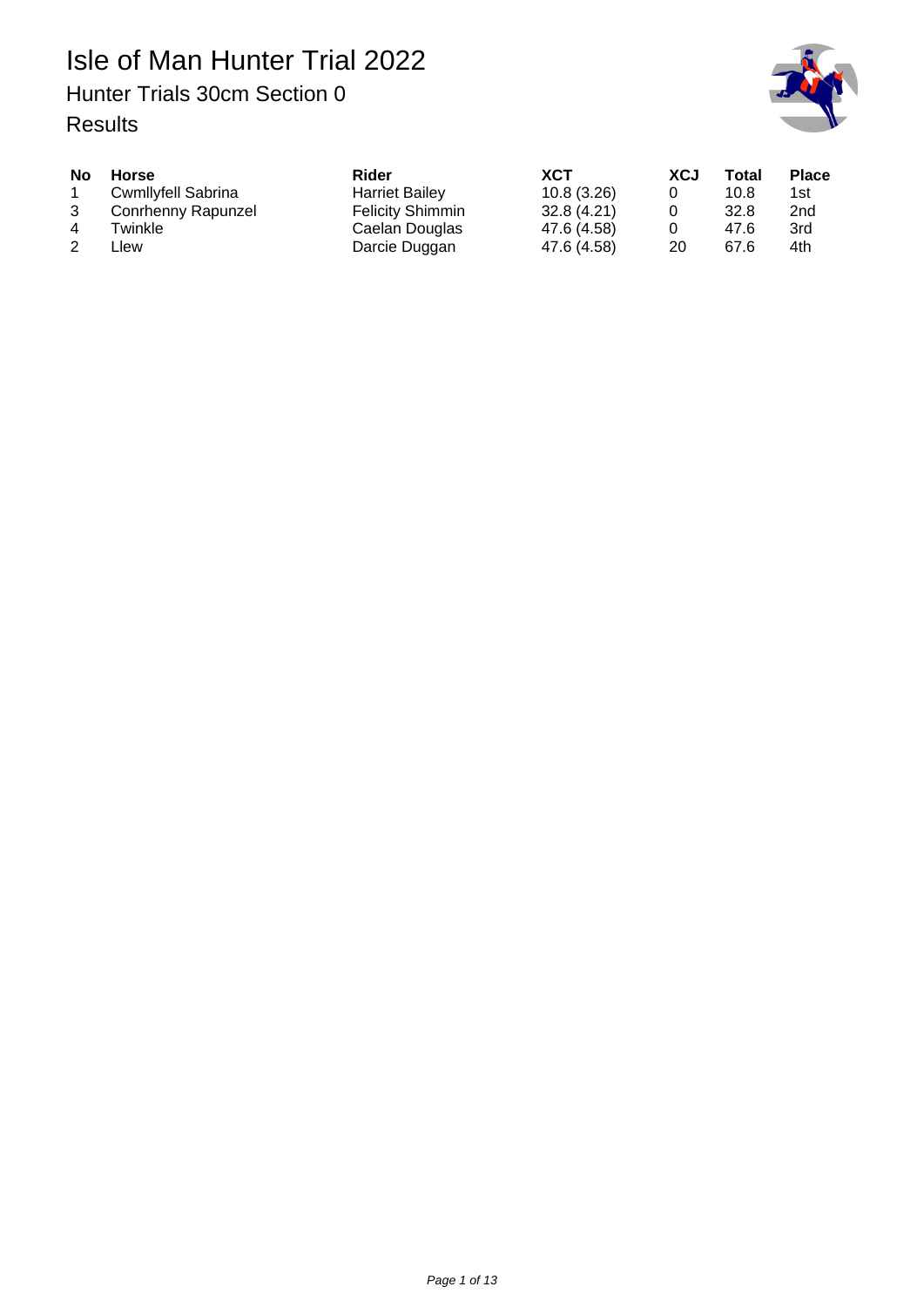## Hunter Trials 40cm Section 1



| <b>Horse</b><br><b>Cwmllyfell Sabrina</b><br>Charlie<br>Miss Apple<br><b>Conrhenny Alice Springz</b><br>-lew | Rider<br><b>Harriet Bailey</b><br>Henrietta Granger<br>Emilia Lace<br><b>Willow Curphey</b><br>Darcie Duggan | <b>XCT</b><br>12(3.29)<br>26 (4.04)<br>44.8 (4.51)<br>52 (5.09)<br>50(5.04) | XCJ<br>0<br>0<br>0<br>60 | Total<br>12<br>26<br>44.8<br>52<br>110 | <b>Place</b><br>1st<br>2 <sub>nd</sub><br>3rd<br>4th<br>5th |
|--------------------------------------------------------------------------------------------------------------|--------------------------------------------------------------------------------------------------------------|-----------------------------------------------------------------------------|--------------------------|----------------------------------------|-------------------------------------------------------------|
| Wes<br>Deedee                                                                                                | Annabelle Byers<br><b>Breesha Byers</b>                                                                      | W<br>W                                                                      |                          | W<br>W                                 |                                                             |
|                                                                                                              |                                                                                                              |                                                                             |                          |                                        |                                                             |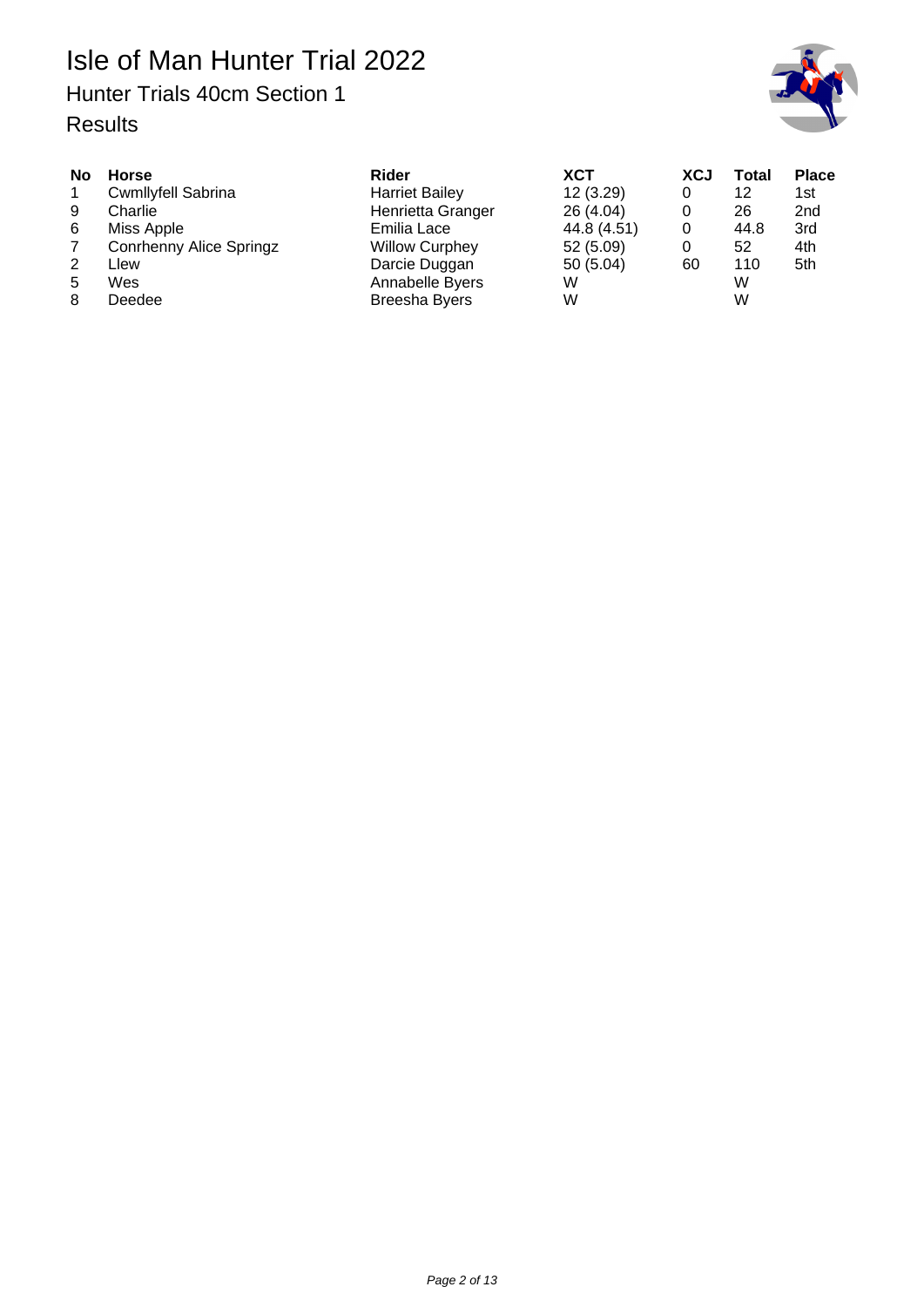

| <b>No</b> | Horse                  | Rider           | <b>XCT</b> | <b>XCJ</b> | Total | <b>Place</b> |
|-----------|------------------------|-----------------|------------|------------|-------|--------------|
| 37        | Crannmore Lad          | Claire Bagshaw  | 2.8(4.21)  |            | 2.8   | 1st.         |
| 27        | Carnsdale Tailor Made  | Hannah Scarlett | 3.2(4.22)  |            | 3.2   | 2nd          |
|           | 38 Riffeylands Playboy | Claire Jackson  | 6(4.29)    |            | 6     | 3rd          |
| 26        | Carnsdale Trendsetter  | Barbara Eyres   | 23.2(5.12) |            | 23.2  | 4th          |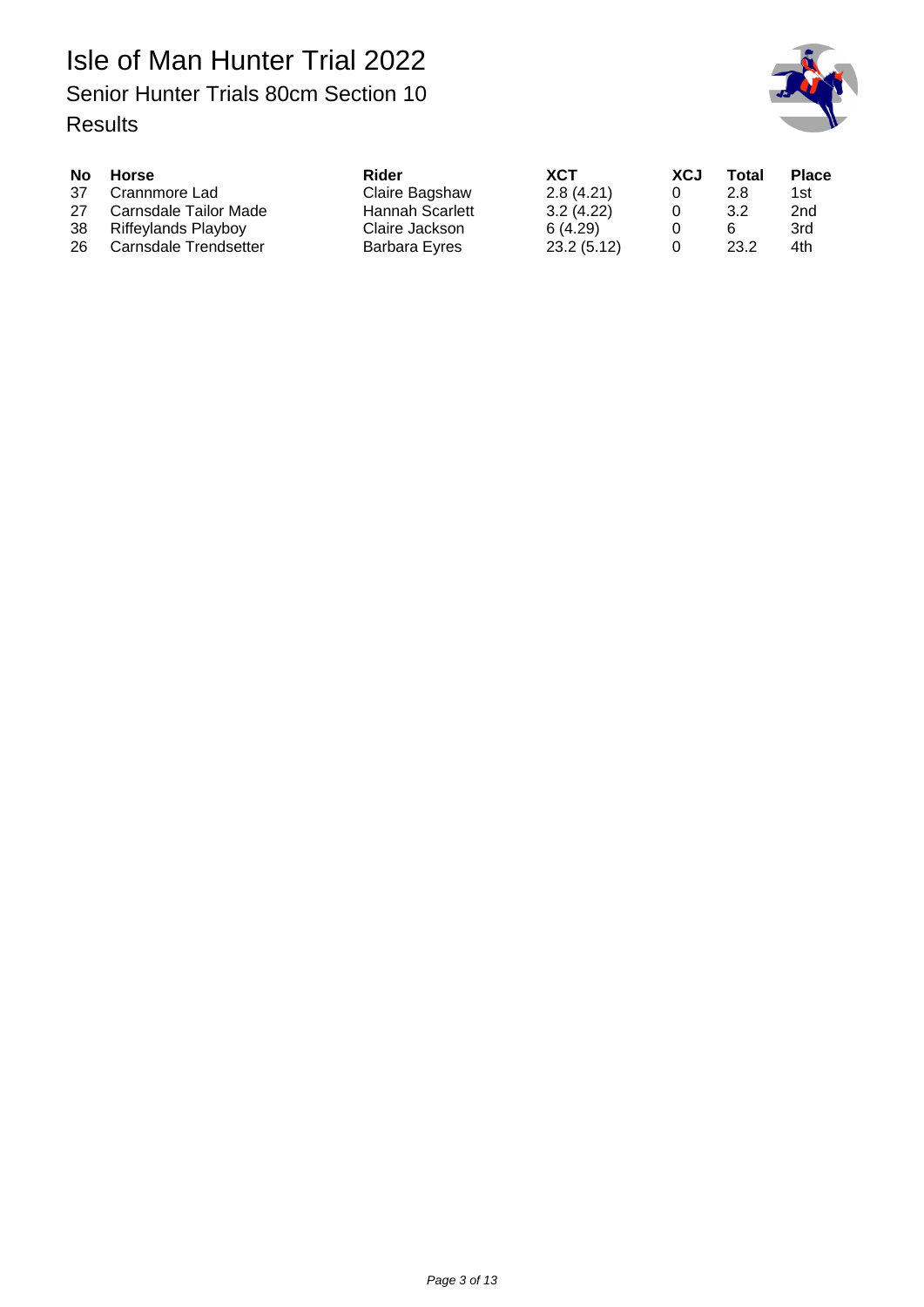## Hunter Trials 90cm Section 11



| <b>No</b> | <b>Horse</b>                       | Rider              | <b>XCT</b>  | <b>XCJ</b> | Total | <b>Place</b>    |
|-----------|------------------------------------|--------------------|-------------|------------|-------|-----------------|
| 48        | Brandy's Touch                     | Sammie Callister   | 0(4.04)     | 0          |       | 1st             |
| 41        | <b>Final Call</b>                  | Amelia Hotchkiss   | 0(3.59)     | 0          | 0     | 2 <sub>nd</sub> |
| 43        | King of Quality                    | George Hotchkiss   | 0(3.58)     | 0          | 0     | 3rd             |
| 31        | Gaulstown Delcano                  | Kenzie Steele      | 0(3.52)     | 0          | 0     | 4th             |
| 40        | <b>Melbourne Secret Settlement</b> | Sammy Cattle       | 1.2(4.09)   | 0          | 1.2   | 5th             |
| 30        | <b>Burnbank Aphrodite</b>          | <b>Isla Caine</b>  | 5.6(3.37)   | 0          | 5.6   | 6th             |
| 32        | <b>Sheer Diamond</b>               | Lucy Parsons       | 12.4(3.20)  | 0          | 12.4  | 7th             |
| 47        | <b>Greystones Pilgrim</b>          | Susannah Callister | 4(3.41)     | 20         | 24    | 8th             |
| 35        | Cong Barracouda                    | Gypsy-Mae Quirk    | 58.4 (6.32) | Е          | Е     |                 |
| 42        | Dowdstown Emerald                  | Amelia Hotchkiss   | W           |            | W     |                 |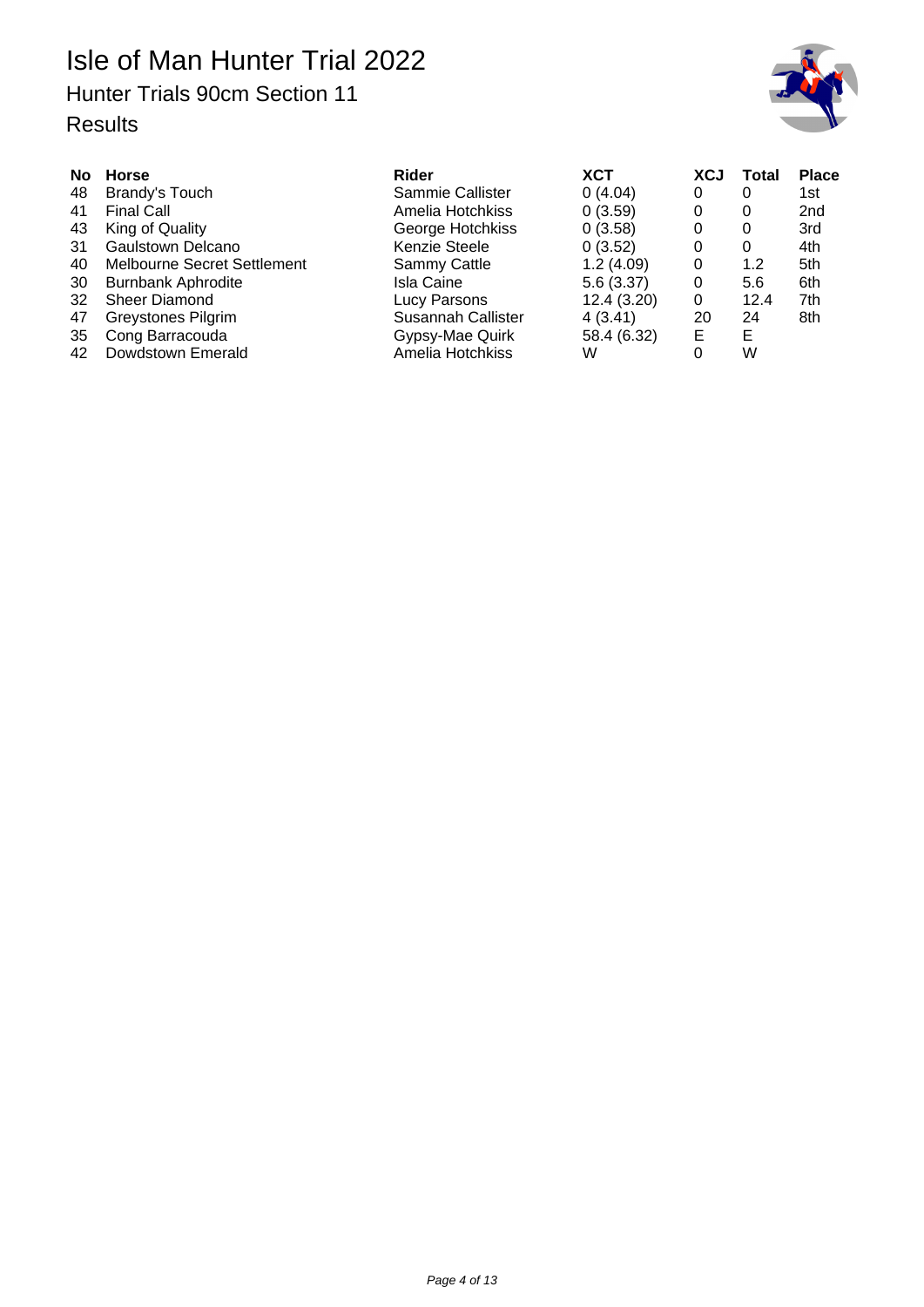## Hunter Trials 100cm Section 12



| 41       | No Horse<br>48 Brandy's Touch<br>45 King of Quality<br>Final Call | Rider<br>Sammie Callister<br>Amelia Hotchkiss<br>George Hotchkiss | <b>XCT</b><br>0(3.52)<br>0(3.44)<br>1.2(3.56) | <b>XCJ</b><br>0 | Total<br>1.2 | <b>Place</b><br>1st<br>2nd<br>3rd |
|----------|-------------------------------------------------------------------|-------------------------------------------------------------------|-----------------------------------------------|-----------------|--------------|-----------------------------------|
| 44       | Rockmount Kallie                                                  | Sammy Cattle                                                      | 3.2(4.01)                                     | 0               | 3.2          | 4th                               |
| 40<br>42 | Melbourne Secret Settlement<br>Dowdstown Emerald                  | Sammy Cattle<br>Amelia Hotchkiss                                  | 17.2 (4.36)<br>W                              | 0               | 17.2<br>W    | 5th                               |
|          |                                                                   |                                                                   |                                               |                 |              |                                   |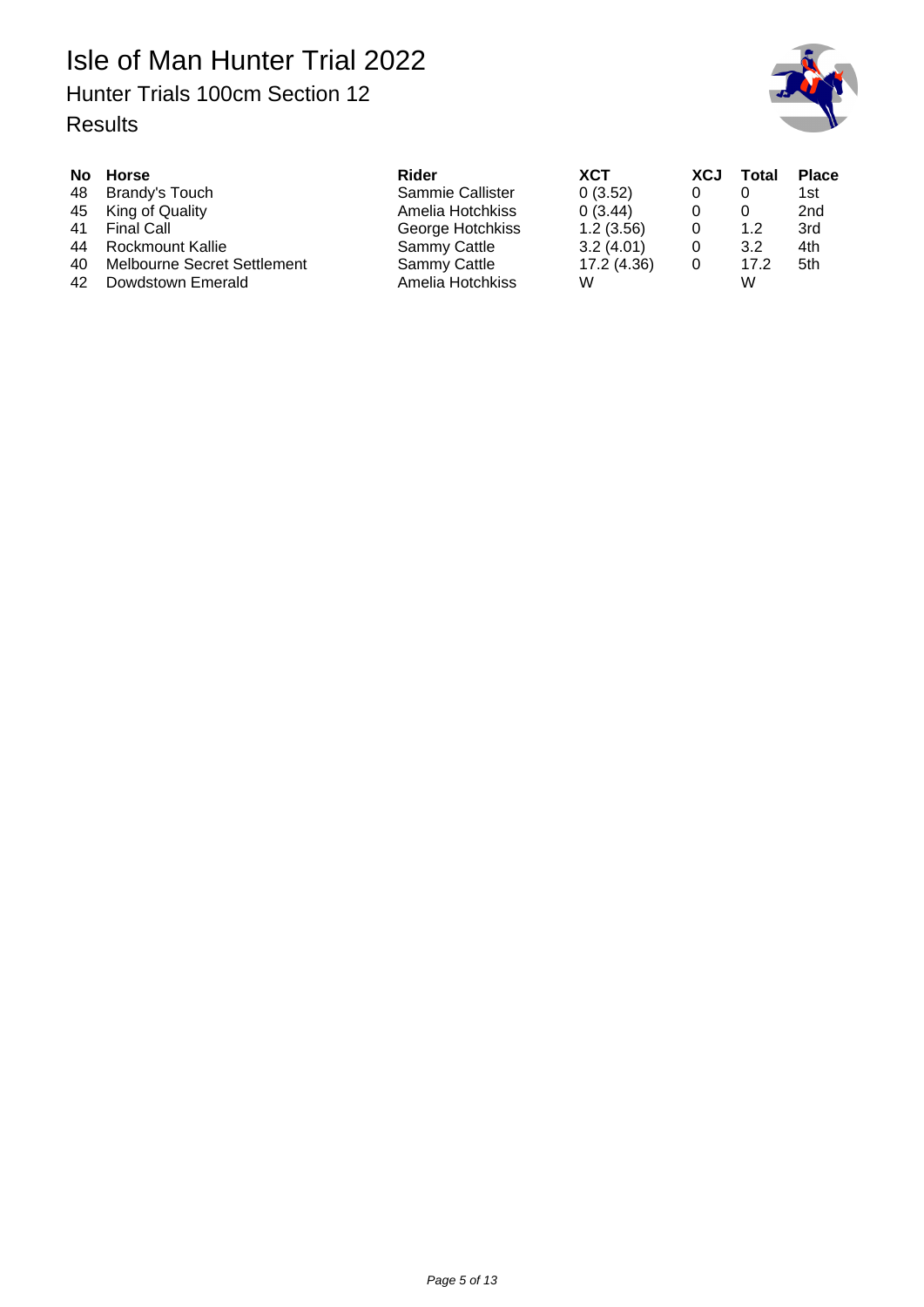# Pairs Hunter Trials 50cm Section 2



| 14<br>12<br>17<br>11<br>16<br>15 | No Horse<br>ACE<br>18 Conrhenny Top Dollar<br>Jed<br>Conrhenny Tiny Tim<br>Polar Star<br><b>Conrhenny Billabong</b><br>Mereholme Baxter | Rider<br>Jenny Pepper<br>Evie Grayse Cringle-Preston<br><b>Hattie Pepper</b><br>Sienna Curphey<br>Sienna Curphey<br>Ruby Qualtrough<br>Libby Shimmin | XCT<br>0(5.16)<br>0(5.16)<br>24.4 (6.17)<br>58.4 (7.42)<br>0(5.16)<br>0(5.16)<br>46 (7.11) | <b>XCJ</b><br>0<br>0<br>20<br>0<br>Е<br>Е<br>Е | Total<br>0<br>0<br>44.4<br>58.4<br>Е<br>Е<br>Е | <b>Place</b><br>1st<br>1st<br>3rd<br>4th |
|----------------------------------|-----------------------------------------------------------------------------------------------------------------------------------------|------------------------------------------------------------------------------------------------------------------------------------------------------|--------------------------------------------------------------------------------------------|------------------------------------------------|------------------------------------------------|------------------------------------------|
| 10                               | <b>Princess Bee</b>                                                                                                                     | Caitlyn Graham                                                                                                                                       | 82 (8.41)                                                                                  | F                                              | Е                                              |                                          |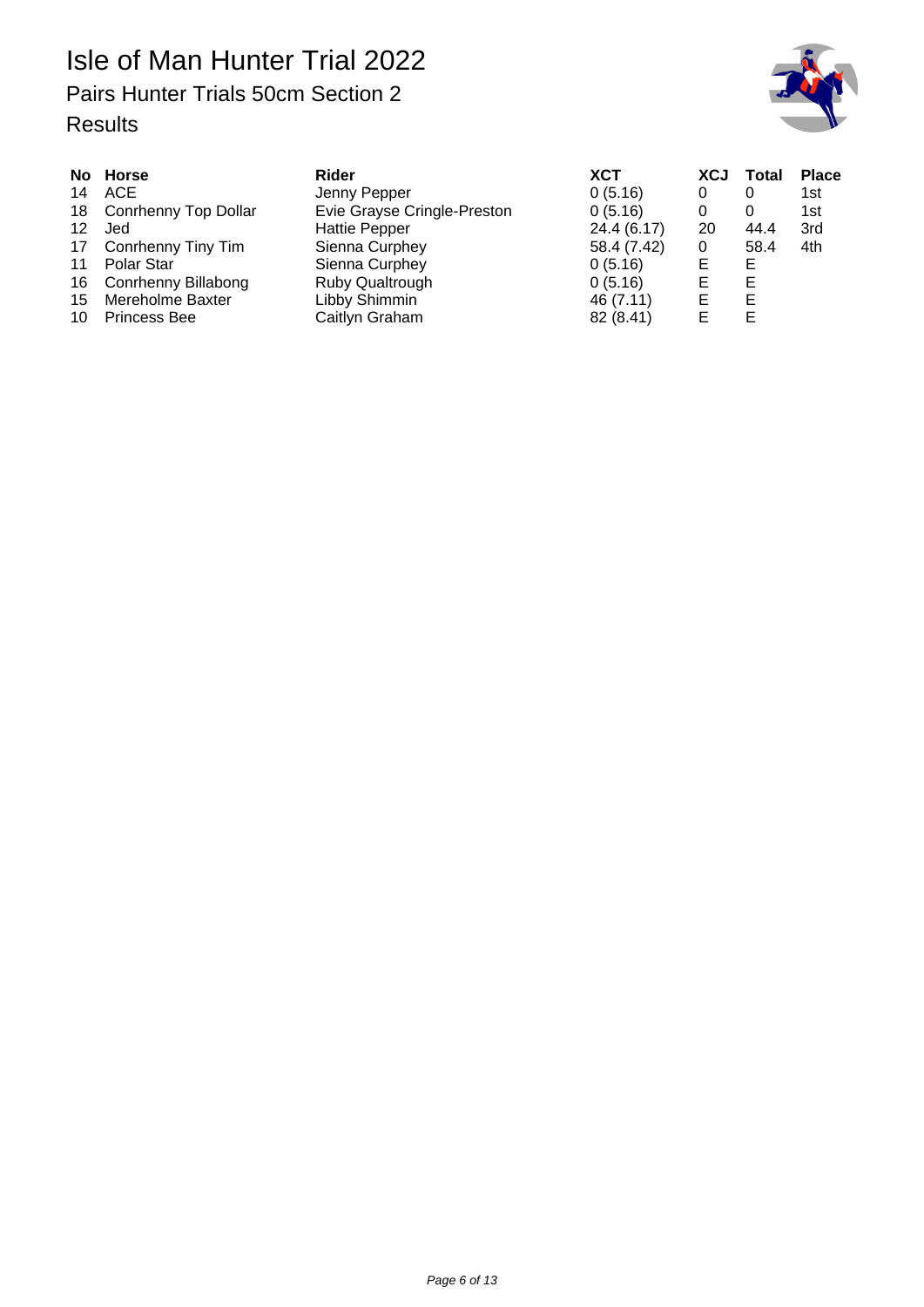Isle of Man Hunter Trial 2022 Junior Hunter Trials 55cm Section 3



|    | No Horse                       | Rider                       | <b>XCT</b>  | <b>XCJ</b> | Total | <b>Place</b>    |
|----|--------------------------------|-----------------------------|-------------|------------|-------|-----------------|
| 16 | <b>Conrhenny Billabong</b>     | Ruby Qualtrough             | 0(5.11)     | 0          | 0     | 1st             |
| 20 | <b>Conrhenny Alice Springz</b> | Sienna Curphey              | 2.8(5.23)   | 0          | 2.8   | 2 <sub>nd</sub> |
| 17 | Conrhenny Tiny Tim             | Sienna Curphey              | 16 (5.56)   | 0          | 16    | 3rd             |
| 10 | Conrhenny princess bee         | Caitlyn Graham              | 22.8(6.13)  | 0          | 22.8  | 4th             |
| 18 | <b>Conrhenny Top Dollar</b>    | Evie Grayse Cringle-Preston | 24 (6.16)   | 0          | 24    | 5th             |
| 11 | Polar Star                     | Sienna Curphey              | 84.8 (8.48) | 0          | 84.8  | 6th             |
| 39 | <b>Mynach Party Piece</b>      | Cam Eyres                   | 48.4 (7.17) | 60         | 108.4 | 7th             |
| 15 | Mereholme Baxter               | Libby Shimmin               | 63.2 (7.54) | 100        | 163.2 | 8th             |
| 46 | Molly                          | Erin Ross Munro             | 1.2(5.19)   | Е          | E     |                 |
| 19 | Lyndhurst Panda                | Izzy Garlick                | 29.2 (6.29) |            | E     |                 |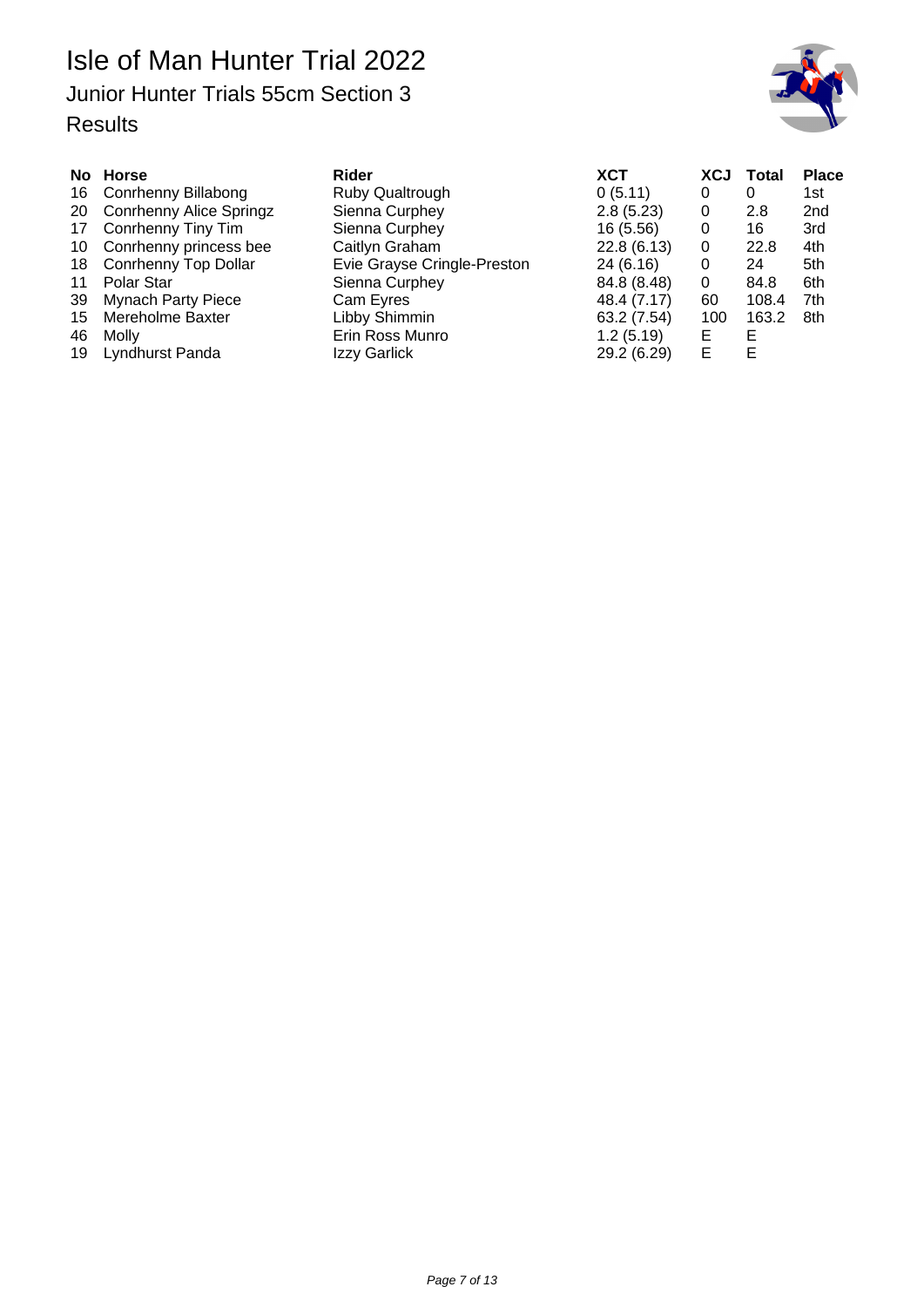Isle of Man Hunter Trial 2022 Senior Hunter Trials 55cm Section 4 Results



|    | No Horse | <b>Rider</b>            | <b>XCT</b>  | XCJ | Total | <b>Place</b> |
|----|----------|-------------------------|-------------|-----|-------|--------------|
| 21 | Riviera  | <b>Catharine Barham</b> | 40.4 (3.20) | -20 | 60.4  | - 1st        |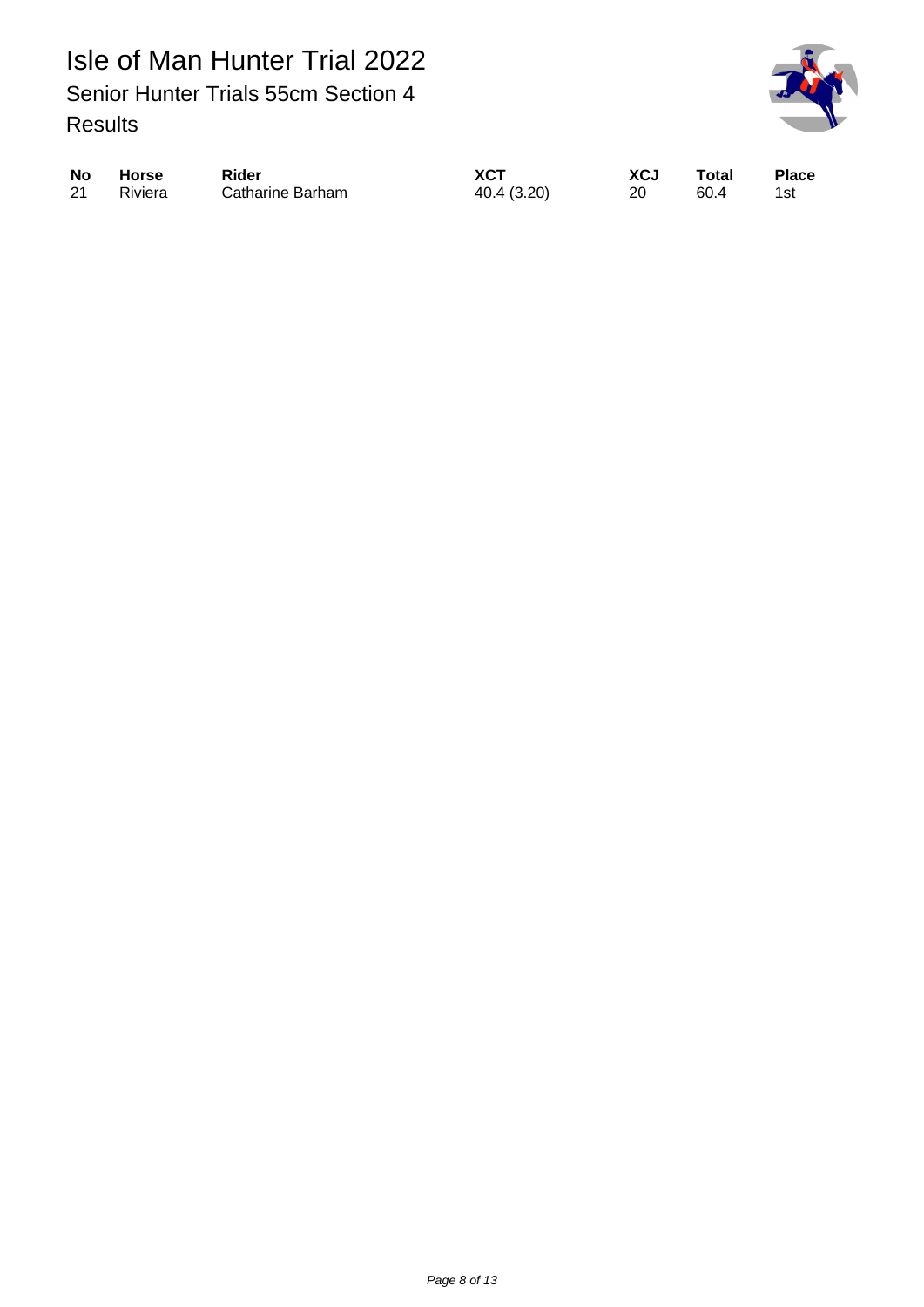Isle of Man Hunter Trial 2022 Hunter Trials 70cm Pairs Section 5 Results



| No Rider                 | Rider            | <b>XCT</b>  | XCJ | Total | <b>Place</b> |
|--------------------------|------------------|-------------|-----|-------|--------------|
| 22 Hocus Pocus           | Francesca Loader | 16.8 (4.56) | 20  | 36.8  | 1st          |
| 23 Malroe Mystical Grace | Eve Mcgeown      | 0(4.14)     | 40  | 40    | 2nd          |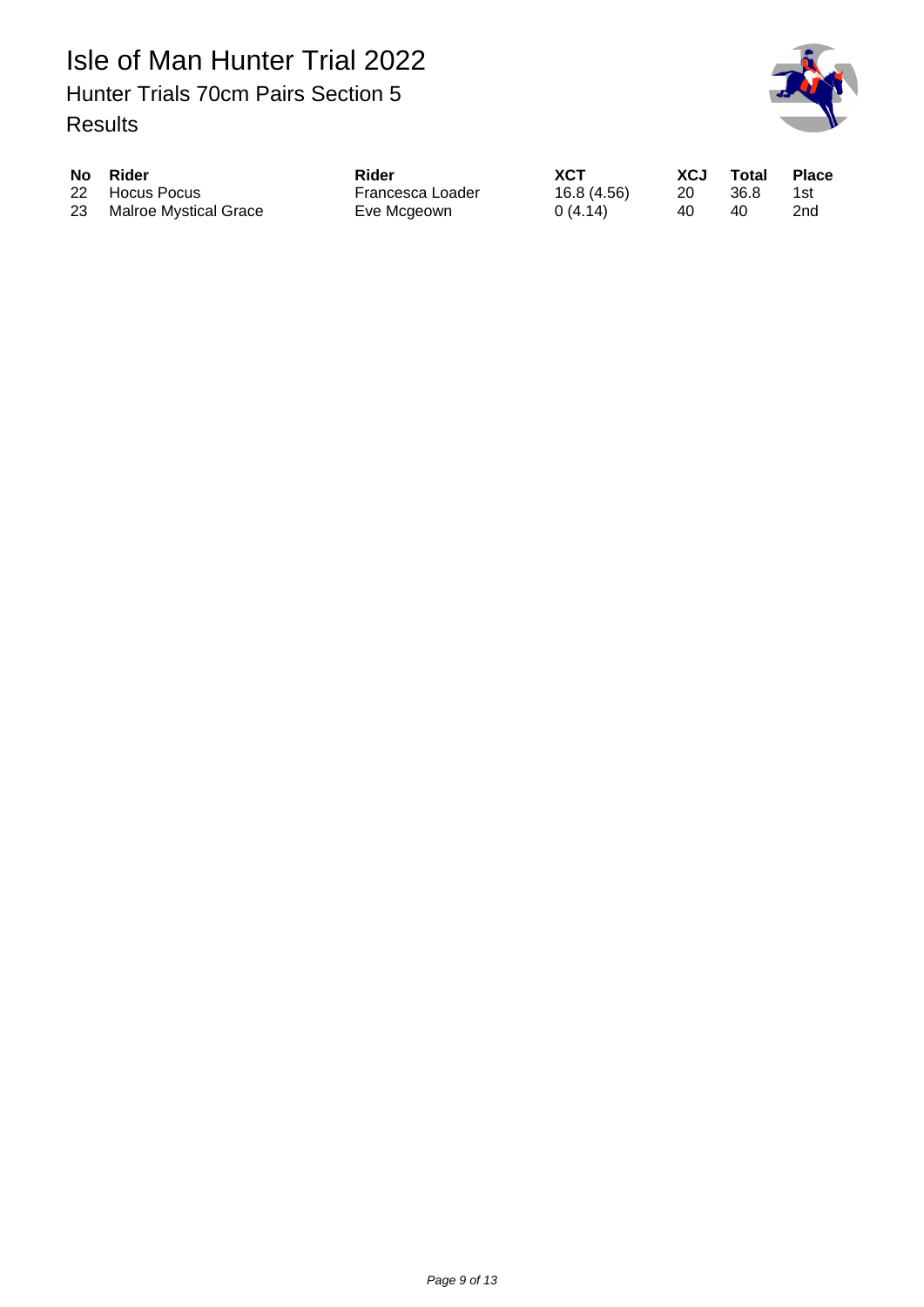

| <b>No</b><br>23 | Horse<br><b>Malroe Mystical Grace</b><br>24 Skelwith Guinea Rose | Rider<br>Eve Mcgeown<br><b>Elizabeth Perkins</b>   | <b>XCT</b><br>0(4.04)<br>6.8(4.31)        | XCJ      | Total<br>6.8  | <b>Place</b><br>1st.<br>2nd |
|-----------------|------------------------------------------------------------------|----------------------------------------------------|-------------------------------------------|----------|---------------|-----------------------------|
| 25<br>46<br>19  | Conrheny Wallaby<br>Molly<br>Lyndhurst Panda                     | Kadie Watterson<br>Erin Ross Munro<br>Izzy Garlick | 16.4 (4.55)<br>44.8 (6.06)<br>40.4 (5.55) | 40<br>85 | 56.4<br>129.8 | 3rd<br>4th                  |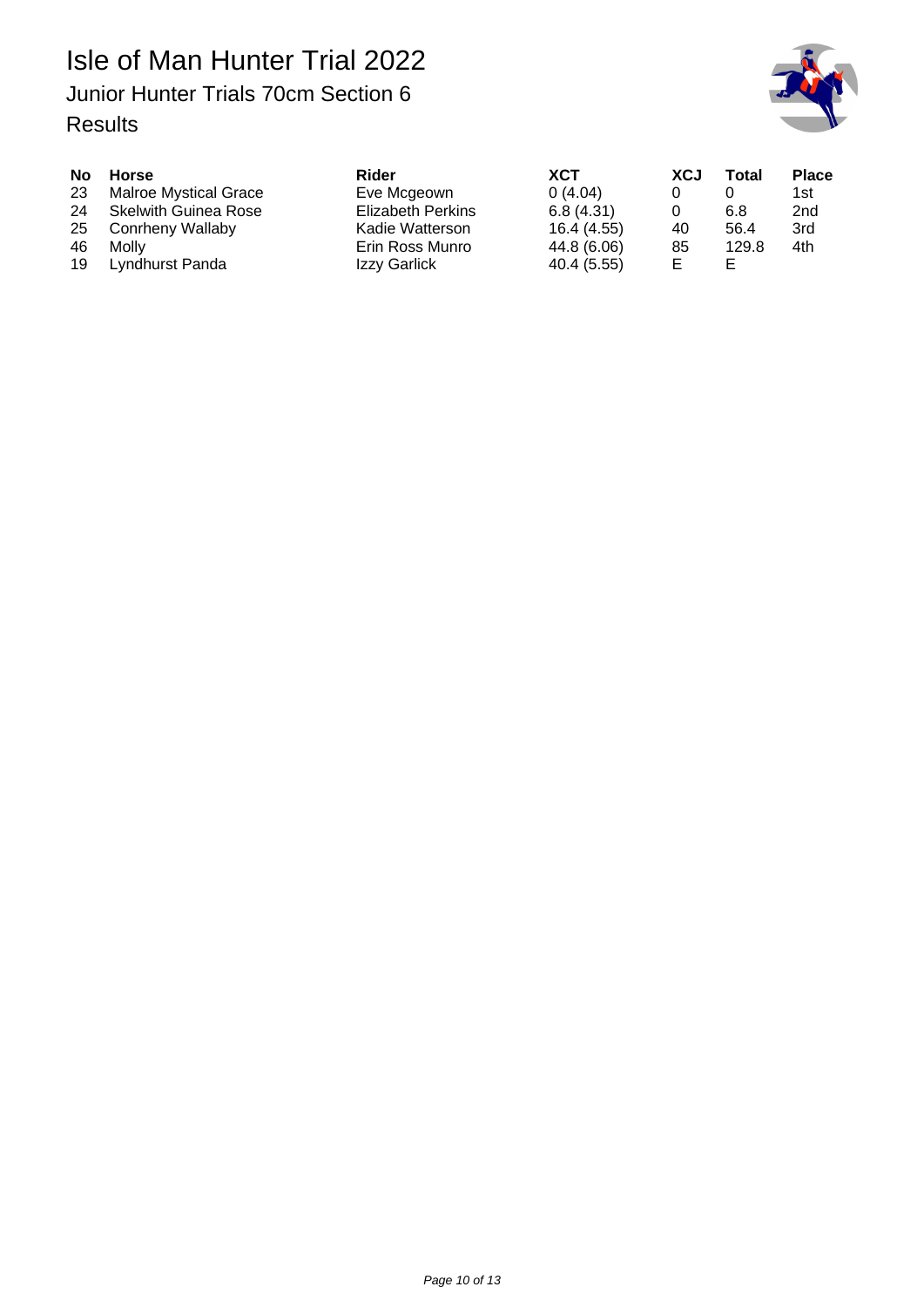

| No Horse                   | Rider                  | <b>XCT</b>  | XCJ | Total | <b>Place</b> |
|----------------------------|------------------------|-------------|-----|-------|--------------|
| 27 Carnsdale Tailor Made   | <b>Hannah Scarlett</b> | 11.2(4.42)  | 0   | 11.2  | 1st          |
| 28 Florentina              | Fran Hunt              | 23.6(5.13)  | 0   | 23.6  | 2nd          |
| 26 Carnsdale Trendsetter   | Barbara Eyres          | 33.2(5.37)  | 0   | 33.2  | 3rd          |
| 29 Glanvyrnwy Desert Storm | Sophie Van Hooven      | 52.8 (6.26) | Е   | E.    |              |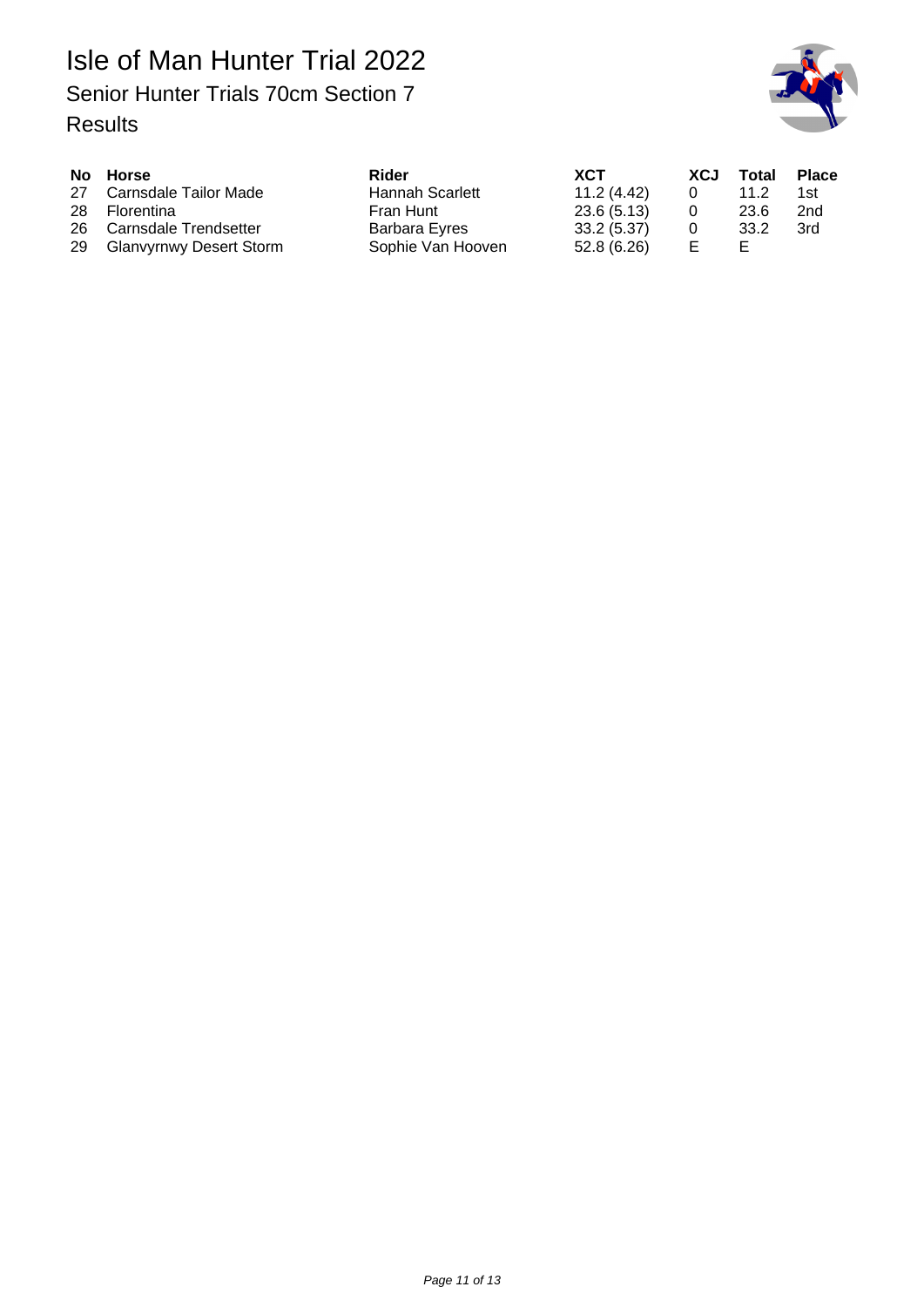Isle of Man Hunter Trial 2022 Hunter Trials 80cm Pairs Section 8 Results



| <b>No</b> | Rider                | Rider         | XCT     | <b>XCJ</b> | Total | <b>Place</b> |
|-----------|----------------------|---------------|---------|------------|-------|--------------|
| 32        | <b>Sheer Diamond</b> | Lucy Parsons  | 0(4.01) |            |       | 1st l        |
| -33       | May I Maisie         | Emma Parsons  | 0(4.01) |            |       | 1st          |
| 30        | Burnbank Aphrodite   | Isla Caine    | 0(4.00) |            |       | 3rd          |
| -31       | Gaulstown Delcano    | Kenzie Steele | 0(4.00) |            |       | 3rd          |